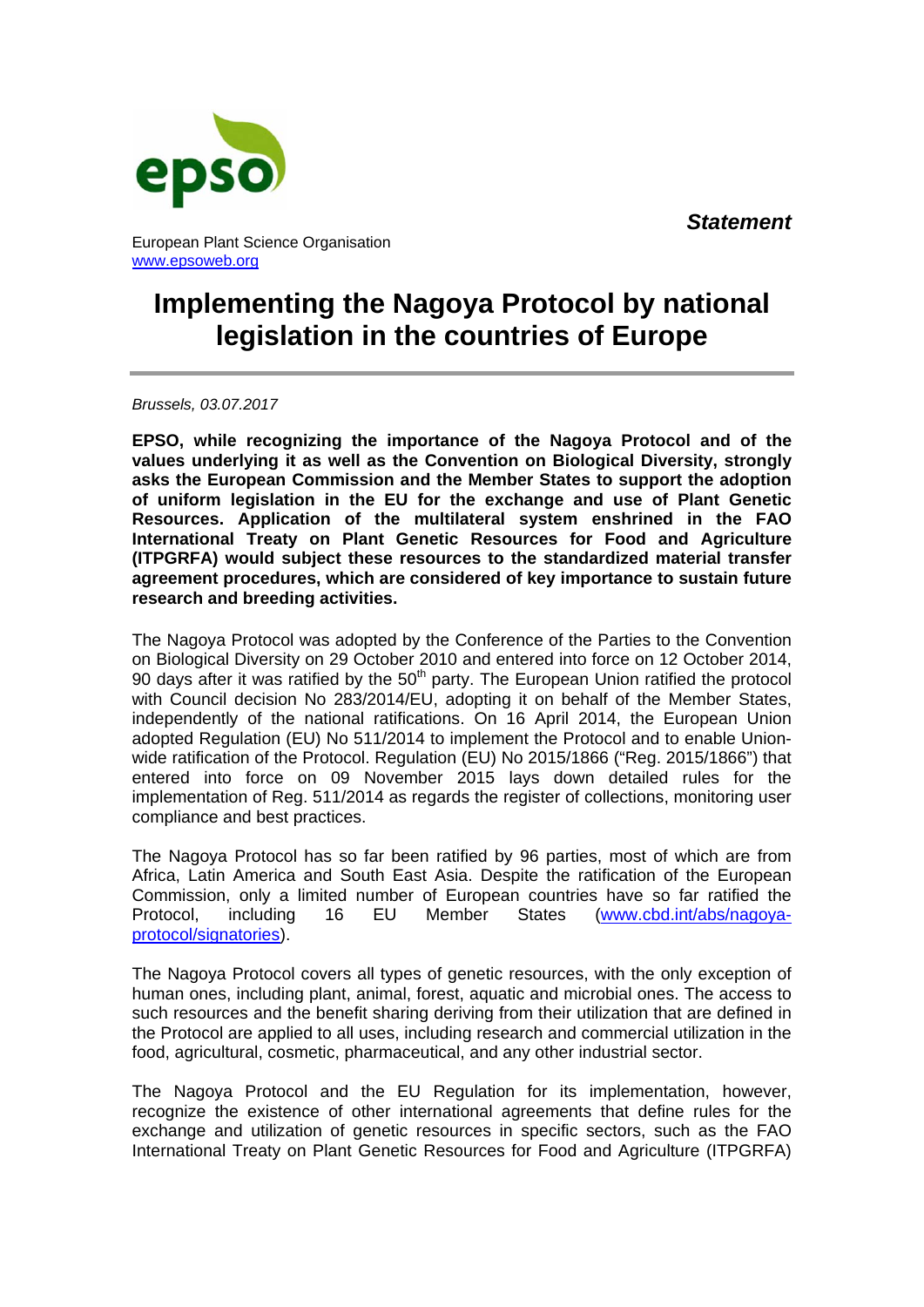and allows parties to follow these agreements if these do not run counter to the principles and objectives that constitute the Nagoya Protocol.

The ITPGRFA entered into force in 2004 and has so far been ratified by 136 countries, including all EU member states. Based on a standard Material Transfer Agreement (sMTA), the ITPGRFA has proven to be an effective frame for the exchange of plant genetic resources that, on the one hand, safeguards the rights of the holders of genetic resources and, on the other hand, allows for the effective sharing and utilization of these resources for research and/or breeding purposes in order to improve global food security and agricultural sustainability.

The Nagoya Protocol defines new and complex mechanisms for the negotiation and legal management of access and benefit sharing procedures that are based on bilateral agreements. These mechanisms are widely opposed to by the research and breeding communities, being considered inadequate for the exchange and utilization of PGRFA as they are expected to impose significant obstacles to the activities of small and medium sized organizations involved in plant breeding and/or research. On the other hand, the Nagoya protocol explicitly refers to the Access and Benefit-sharing established under the ITPGRFA as developed in full harmony with the CBD. Also, Article 4 states that nothing in the Nagoya Protocol should prevent Parties from implementing relevant international agreements.

Different Member Countries are currently in the process of defining the national legislation for the implementation of the Nagoya Protocol in light of the EU Regulation No 511/2014 that allows Member States to define the details of such implementation. Among the States that have already made their decisions in this area, Germany, Denmark, United Kingdom have explicitly excluded from the application of the procedures determined by the Nagoya Protocol all those genetic resources that are already exchanged and utilised in accordance with existing regulations such as the ITPGRFA. Even though the ITPRGFA, as of today, only covers 64 species deemed essential for human feeding, mostly cereal and forage crops, no restrictions exist for the utilization of the sMTA for other plant agricultural genetic resources (PGRFA) if member states wish to do so. The Netherlands and Germany, in the attempt to simplify and make uniform the exchange procedures, have already committed to the use of the sMTA for the exchange of all PGRFA that are under their control. Other countries, instead decided to develop and apply new specific access regimes to PGRFA, in alternative to the provisions of the Nagoya Protocol.

It is evident that the adoption of different procedures in different Member States will not facilitate the activities related to plant science research and plant breeding that is relying on simple procedures for the exchange of genetic resources in order to provide fundamental advances in agriculture and food production.

EPSO, while recognizing the importance of the Nagoya Protocol and of the values underlying it as well as the Convention on Biological Diversity, strongly asks the European Commission and the Member States to support the adoption of uniform legislation in the EU for the exchange and use of the PGRFA that would subject these resources to the material transfer agreement procedures envisioned in the International Treaty on Plant Genetic Resources for Food and Agriculture.

*This statement was developed by Michele Morgante and Andreas Graner based on the 2016-2017 EPSO Agricultural Technology Working Group meetings and the EPSO General Meeting 2016, approved by the EPSO Representatives in June 2017.*